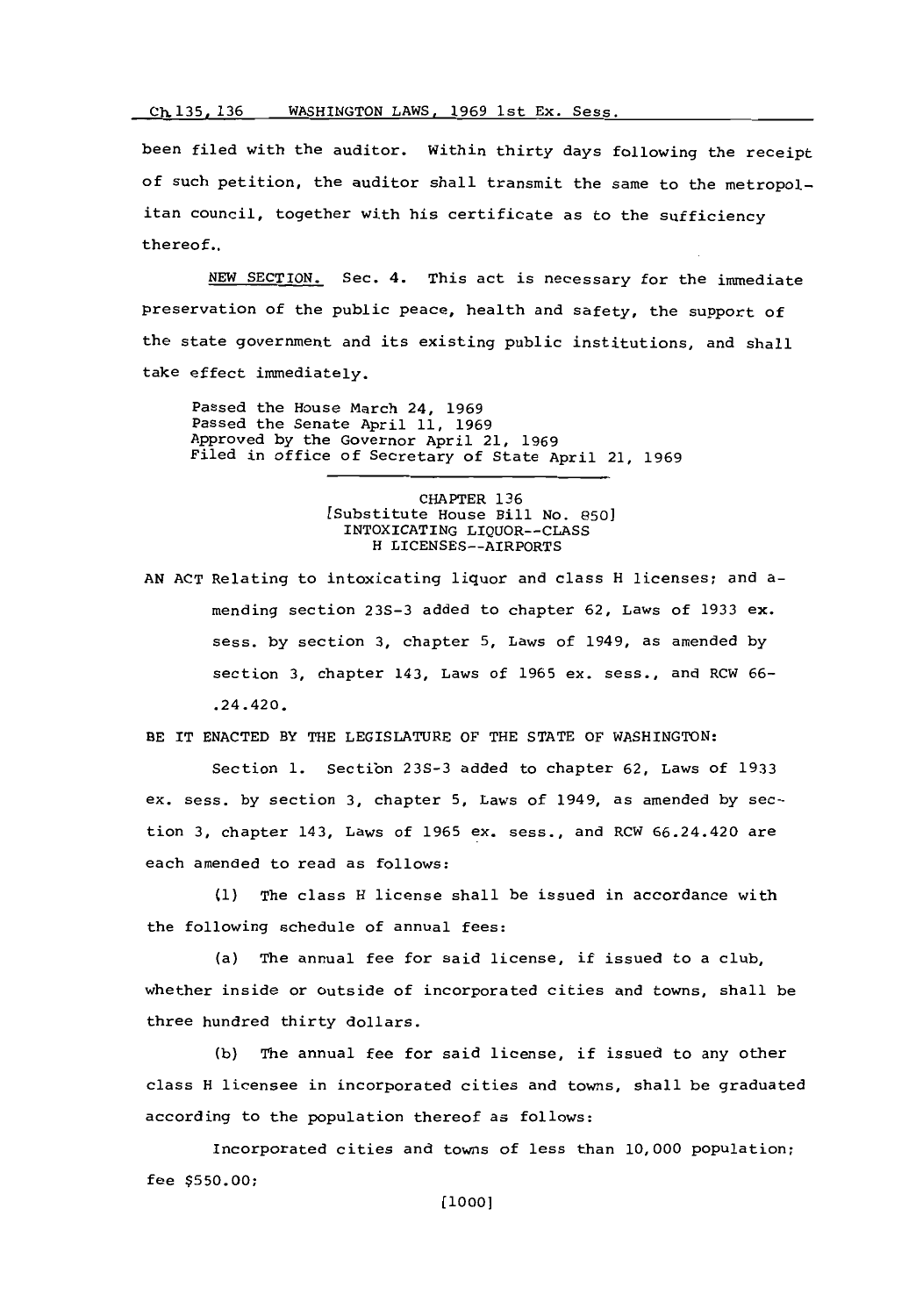Incorporated cities and towns of **10,000** and less than **100,000** population; fee **\$825.00;**

Incorporated cities and towns of **100,000** population and over, fee **\$1,100.00.**

**(c)** The annual fee for said license when issued to any other class H licensee outside of incorporated cities and towns shall be: one thousand one hundred dollars; this fee shall be prorated according to the calendar months, or major portion thereof, during which the licensee is open for business, except in case of suspension or revocation of the license.

**(d)** The fee for any dining, club or buffet car, or any boat or airplane shall be as provided in subsection (4) of this section.

(e) Where the license shall be issued to any corporation, association or person operating a bona fide restaurant in an airport terminal facility providing service to transient passengers with more than one place where liquor is to be dispensed and sold, such license shall be issued upon the payment of the annual fee, which shall be a master license and shall permit such sale within and from one such place. Such license may be extended to additional places on the premises at the discretion of the board and a duplicate license may be issued for each such additional place: PROVIDED, That the holder of a master license for a restaurant in an airport terminal facility shall be required to maintain in a substantial manner at least one place on the premises for preparing, cooking and serving of complete meals, and such food service shall be available on request in other licensed places on the premises: PROVIDED FURTHER, That an additional license fee of twenty-five percent of the annual master license fee shall be required for such duplicate licenses.

(2) The board, so far as in its judgment is reasonably possible, shall confine class H licenses to the business district of incorporated cities and towns, and not grant such licenses in residential districts, nor within the immediate vicinity of schools, without being limited in the administration of this subsection to any specif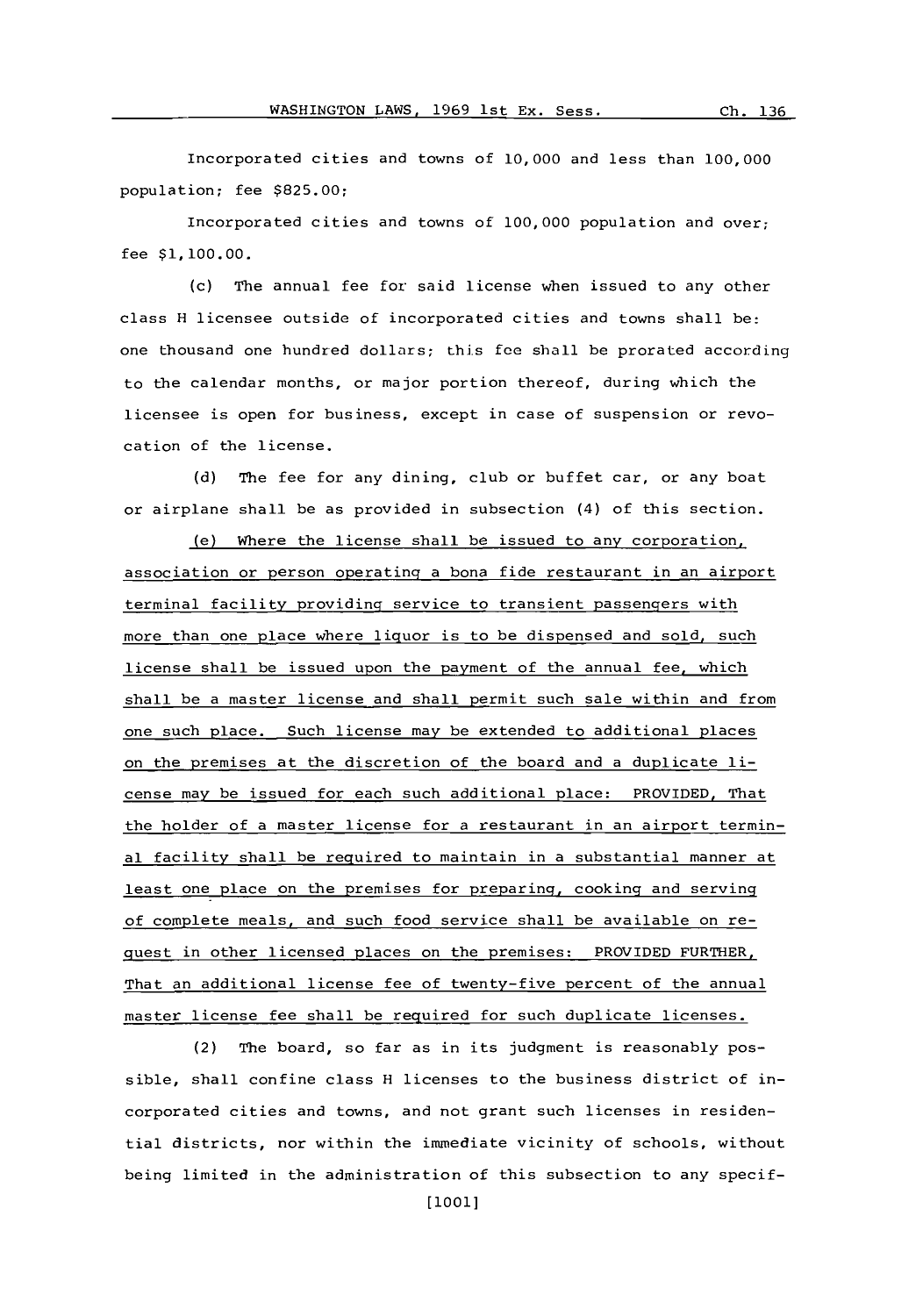ic distance requirements.

**(3)** The board shall have discretion to issue class H licenses outside of incorporated cities and towns in the state of Washington. The purpose of this subsection is to enable the board, in its discretion, to license in areas outside of incorporated cities and towns, establishments which are operated and maintained primarily for the benefit of tourists, vacationers and travelers, and also golf and country clubs, and common carriers operating dining, club and buffet cars, or boats.

(4) Where the license shall be issued to any corporation, association or person operating as a common carrier for hire any dining, club and buffet car or any boat or airplane, such license shall be issued upon the payment of a fee of one hundred sixty-five dollars per annum, which shall be a master license and shall permit such sale upon one such car or boat or airplane, and upon payment of an additional sum of five dollars per car or per boat or airplane per annum, such license shall extend to additional cars or boats or airplanes operated **by** the same licensee within the state, and a duplicate license for each such additional car and boat and airplane shall be issued: PROVIDED, That such licensee may make such sales upon cars or boats or airplanes in emergency for not more than five consecutive days without such license: **AND** PROVIDED FURTHER, That such license shall be valid only while such cars or boats or airplanes are actively operated as common carriers for hire and not while they are out of common carrier service.

**(5)** The total number of class H licenses issued in the state of Washington **by** the board shall not in the aggregate at any time exceed one license for each fifteen hundred of population in the state, determined according to the last available federal census.

**(6)** Notwithstanding the provisions of subsection **(5)** of this section, the board shall refuse a class H license to any applicant if in the opinion of the board the class H licenses already granted for the particular locality are adequate for the reasonable needs of the

[10021